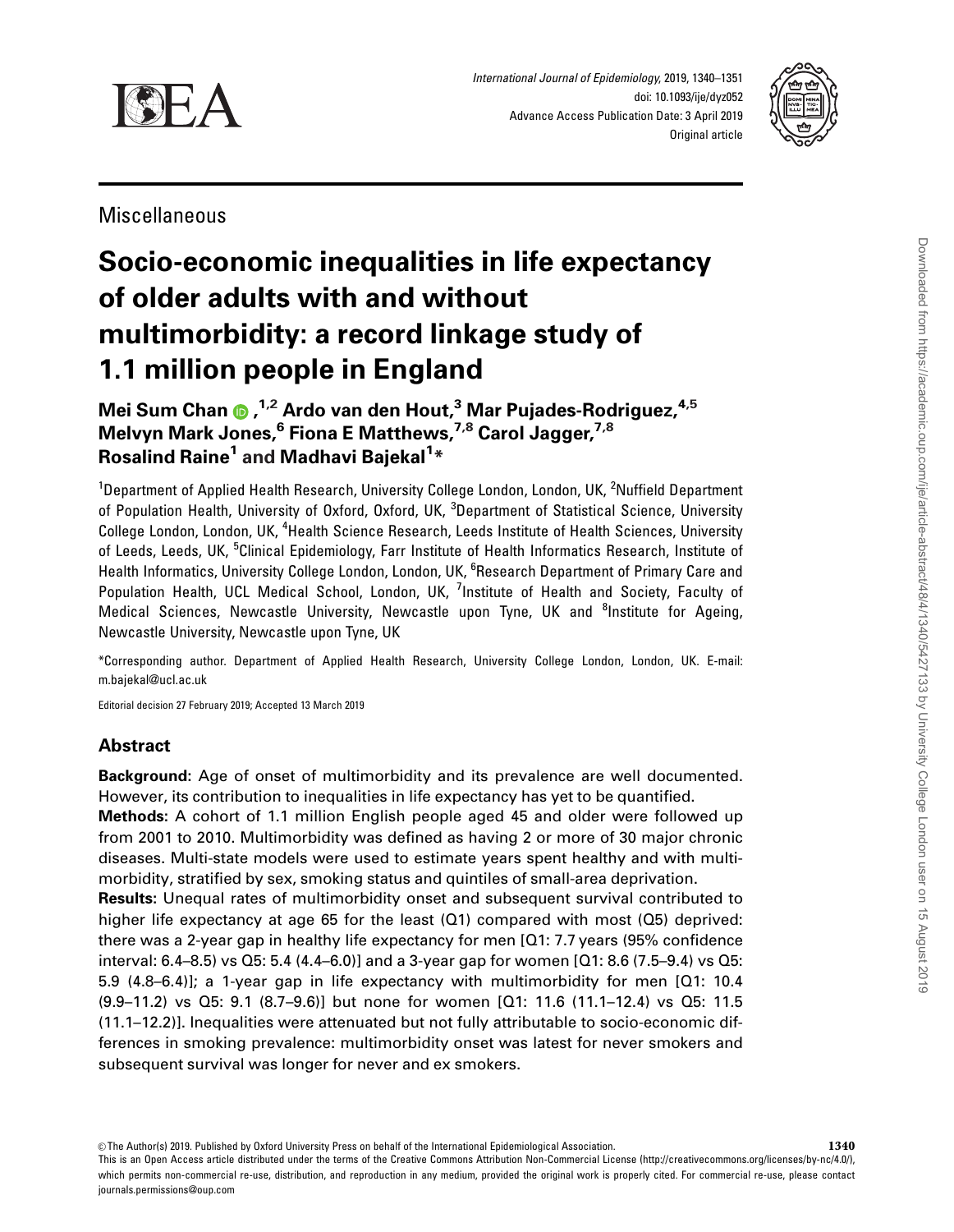<span id="page-1-0"></span>Conclusions: The association between social disadvantage and multimorbidity is complex. By quantifying socio-demographic and smoking-related contributions to multimorbidity onset and subsequent survival, we provide evidence for more equitable allocation of prevention and health-care resources to meet local needs.

Key words: Multimorbidity, inequalities, mortality, health expectancy, multi-state modelling

#### Key Messages

- By integrating temporal differences in multimorbidity onset, disease accumulation and survival, we quantified socioeconomic and smoking-related differentials in life expectancy with and without multimorbidity at age 65.
- Compared with those living in the most deprived areas, the life expectancy advantage of the least deprived consisted of two components: delayed onset of multimorbidity (by 2 years for men and 3 years for women); and longer subsequent survival with multimorbidity (by 1 year for men but none for women).
- These differences were attenuated but not fully attributable to differences in smoker prevalence by neighbourhood deprivation. Giving up smoking appeared to have little impact on delaying the age of onset of multimorbidity compared with smokers; but served to extend years lived with multimorbidity.
- Neighbourhood deprivation is powerfully associated with the onset and subsequent survival with multimorbidity, independently of age, sex and smoking status.

# Introduction

Life expectancy at age 65 in the most deprived fifth of the English population was 4 years shorter than in the least deprived fifth in  $2010$ <sup>1,2</sup> The inverse gradient between mortality and socio-economic position is well established; furthermore, deprivation affects age of multimorbidity onset and number of concurrent medical conditions.<sup>3</sup> However, it is uncertain how disease patterns and multimorbidity influence mortality: do disadvantaged groups acquire diseases more quickly and/or do they die earlier after becoming multimorbid? It also remains unclear how much risk factors such as smoking contribute to the inequality gaps in the years lived with and without multimorbity or whether the effects vary by sex. This is particularly relevant in ageing populations, given the trend of widening inequalities in relative mortality across several high-income countries.<sup>4</sup>

The prevalence of multimorbidity increases rapidly with age,  $3.5-7$  with multimorbidity being the norm rather than exception at very advanced ages.<sup>5,8</sup> Estimates vary across studies,  $5.9$  ranging from 55 to 98% for populations aged 60 or older, due in part to differences in the definition of multimorbidity, study setting and data-collection methods[.5](#page-10-0) Across studies in high-income countries, prevalence is consistently higher in more disadvantaged groups.<sup>5</sup> Prevalence for individuals aged 30–34 in the most deprived areas was similar to those aged 45–49 in the least deprived areas in a Scottish study.<sup>[3](#page-10-0)</sup>

Many aspects of individuals' health trajectories remain underexplored. The majority of previous studies of the association between social inequality and mortality assess rates of disease accumulation and subsequent mortality separately instead of jointly. For example, a longitudinal study characterized population subgroups with distinct differences in rates of disease accumulation, $10$  whereas another study that controlled for deprivation compared baseline measures of multimorbidity for predicting mortality[.11](#page-10-0) Studies of survival with and without multimorbidity generally report higher mortality in multimorbid individuals, and mortality rates are higher when multimorbidity is defined as the co-occurrence of at least three diseases.<sup>[12](#page-10-0)</sup>

It is also rare that studies of health expectancies analyse disease accumulation trajectories in detail, across progres-sively severe disease states.<sup>[7](#page-10-0)</sup> Previous studies focused on progressive decline in index conditions, e.g. cognitive func- $\[\text{tion}^{13}\]$  and cardiovascular diseases,<sup>14</sup> without controlling for comorbidity. A recent study analysed these trajectories to develop projections of health expectancies with and without multimorbidity in an English population, but included socio-economic status as a predictor rather than reporting socio-economic differentials[.7](#page-10-0)

This study quantifies socio-economic differences in agespecific rates of multimorbidity onset and subsequent mortality, in a cohort representative of the English population.[15,16](#page-10-0) It also estimates socio-economic and health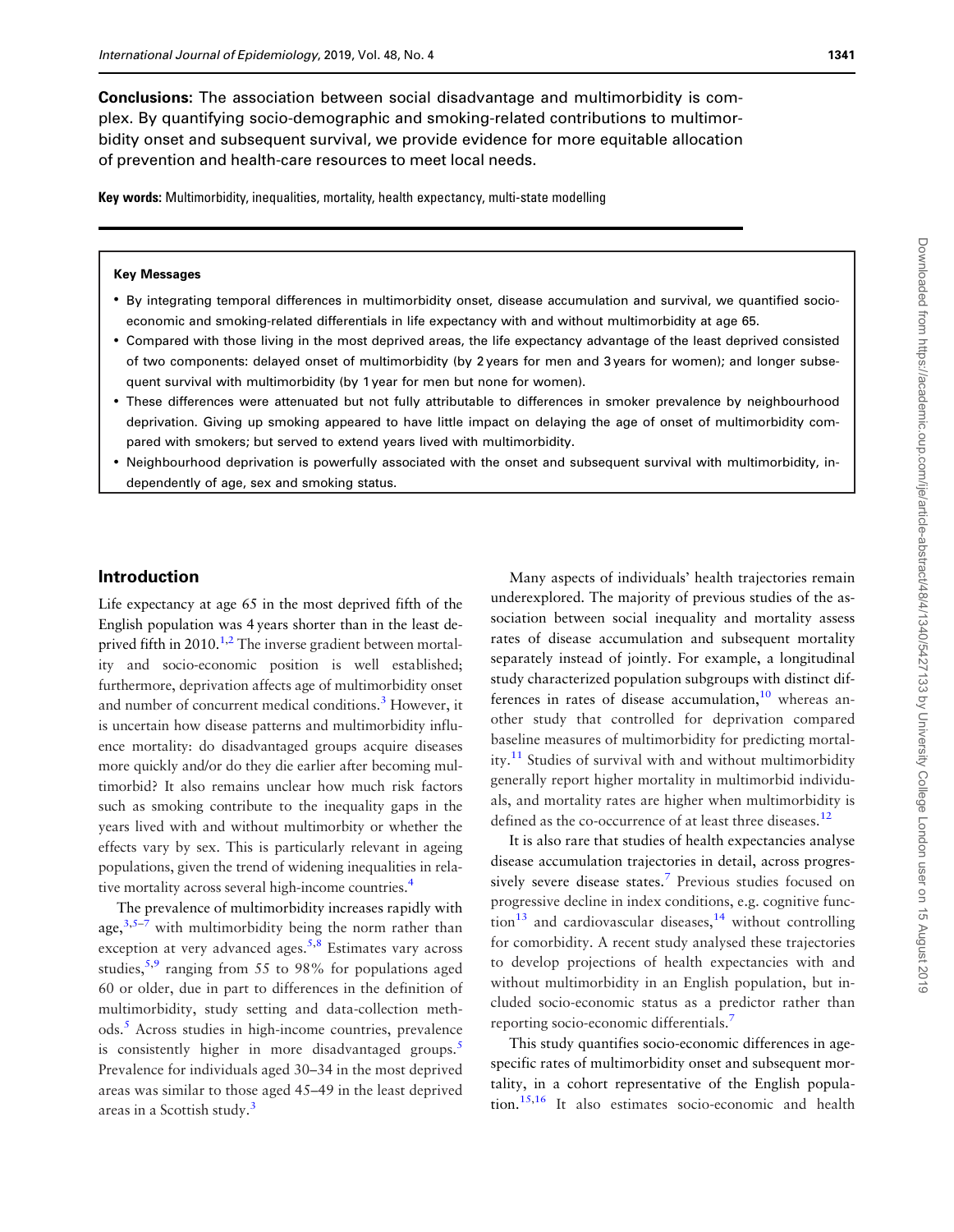<span id="page-2-0"></span>behaviour differentials in years spent with one, two or at least three diseases.

# Methods

#### Data sources

The study analyses linked electronic health records from 1.1 million English people aged 45 and over, followed up from 2001 to 2010. These individuals contribute data to the CALIBER (Clinical research using LInked Bespoke studies and Electronic health Records) programme<sup>[15](#page-10-0)</sup> that links primary care [Clinical Practice Research Datalink (CPRD)], hospital [Hospital Episode Statistics (HES)], specialist disease registry (Myocardial Ischaemia National Audit Project) and national administrative (Office for National Statistics death registry and area deprivation) datasets. Electronic phenotypes of cardiovascular and several non-cardiovascular chronic diseases developed in previous studies were used ([Supplementary](https://academic.oup.com/ije/article-lookup/doi/10.1093/ije/dyz052#supplementary-data) [Appendix](https://academic.oup.com/ije/article-lookup/doi/10.1093/ije/dyz052#supplementary-data) A and B, available as [Supplementary data](https://academic.oup.com/ije/article-lookup/doi/10.1093/ije/dyz052#supplementary-data) at IJE online). $17$ 

#### Study population

This study has an open cohort design, with individuals becoming cohort members on the earliest date that they fulfilled all inclusion criteria: (i) registered with a participating primary-care practice that has agreed to data linkage; (ii) registered with a practice categorized as 'upto-standard', based on CPRD data-quality criteria, for at least 1 year prior to study entry; (iii) aged 45 and over on 1 January 2001 or who turned 45 between 1 January 2001 and 25 March 2010.

Eligible individuals entered the study irrespective of initial health status. Approximately half (49%) of the individuals entered the study on 1 January 2001 and the remainder entered at a broadly constant rate in subsequent years. The start date was chosen such that there were sufficient observations of transitions between health states in the follow-up period, to investigate changes in health within a statistical analysis. The study end date was 25 March 2010—the latest date for which linked data were available when this study commenced. Individuals were followed up to the earliest of: death, deregistration from the practice, last data collection for the individual's practice or the study end date. The study included all 225 practices contributing linked data to CALIBER—approximately 40% of CPRD practices.<sup>[15](#page-10-0)</sup>

The study protocol was approved by the UK Medicines & Healthcare products Regulatory Agency and registered on Clinicaltrials.gov (Identifier: NCT02609516). Further details on the dataset, its representativeness and exclusion criteria can be found in [Supplementary Appendix](https://academic.oup.com/ije/article-lookup/doi/10.1093/ije/dyz052#supplementary-data) A, available as [Supplementary data](https://academic.oup.com/ije/article-lookup/doi/10.1093/ije/dyz052#supplementary-data) at IJE online.

#### Defining multimorbidity

A chronic disease was defined as a 'health problem that requires ongoing management over a period of years or decades'[18](#page-10-0) and which 'cannot be cured but can be con-trolled by medication or other therapies'.<sup>[19](#page-11-0)</sup> A systematic literature review of the diseases included in multimorbidity studies was conducted and we received expert advice from primary-care clinicians and clinical epidemiologists on disease selection and definition ([Supplementary](https://academic.oup.com/ije/article-lookup/doi/10.1093/ije/dyz052#supplementary-data) [Appendix](https://academic.oup.com/ije/article-lookup/doi/10.1093/ije/dyz052#supplementary-data) B, available as [Supplementary data](https://academic.oup.com/ije/article-lookup/doi/10.1093/ije/dyz052#supplementary-data) at IJE online). Individuals concurrently having any 2 or more of a selected list of 30 major chronic diseases [\(Supplementary](https://academic.oup.com/ije/article-lookup/doi/10.1093/ije/dyz052#supplementary-data) [Appendix B Table 1,](https://academic.oup.com/ije/article-lookup/doi/10.1093/ije/dyz052#supplementary-data) available as [Supplementary data](https://academic.oup.com/ije/article-lookup/doi/10.1093/ije/dyz052#supplementary-data) at IJE online), without any disease treated as an index or dominant condition, $2^0$  were defined as multimorbid. Diagnosis dates of in-scope diseases were used, as estimates based on these are generally more relevant to clinicians, health-system planning and resource allocation than latent dates of disease onset. Those without any in-scope diseases were labelled 'healthy', regardless of whether they had any other diseases.

## Cohort characteristics

The main unit of exposure for this study was the quintile of the English Index of Multiple Deprivation (IMD) 2007. The IMD is a composite index, combining multiple domains of relative deprivation calculated at small-area level, and the 2007 version was closest to the midpoint of the study period. $21$  Based on residential addresses within small areas with an average population of 1500, eligible individuals were assigned to nationally derived quintiles, with the least deprived in quintile one (Q1) and most deprived in quintile five (Q5). The IMD has been a useful proxy for individual-level deprivation in an older popula- $\frac{1}{2}$  and there has been little change in the geographical patterning of IMD quintiles at the small-area level for the preceding 25 years.<sup>[23](#page-11-0)</sup>

The population was stratified by sex, IMD quintile and smoking status (never, ex and current) into 30 subpopulations, prior to analysis. The most recent smoking status recorded in primary care prior to the individual's entry into the study was used and, if unrecorded, was set to missing. Of the 1.3 million eligible individuals, 168 505 (13.1%) with missing smoking status were excluded (details in [Supplementary Appendix](https://academic.oup.com/ije/article-lookup/doi/10.1093/ije/dyz052#supplementary-data) A, available as [Supplementary data](https://academic.oup.com/ije/article-lookup/doi/10.1093/ije/dyz052#supplementary-data) at IJE online), as methods to treat missing values in the statistical model used have yet to be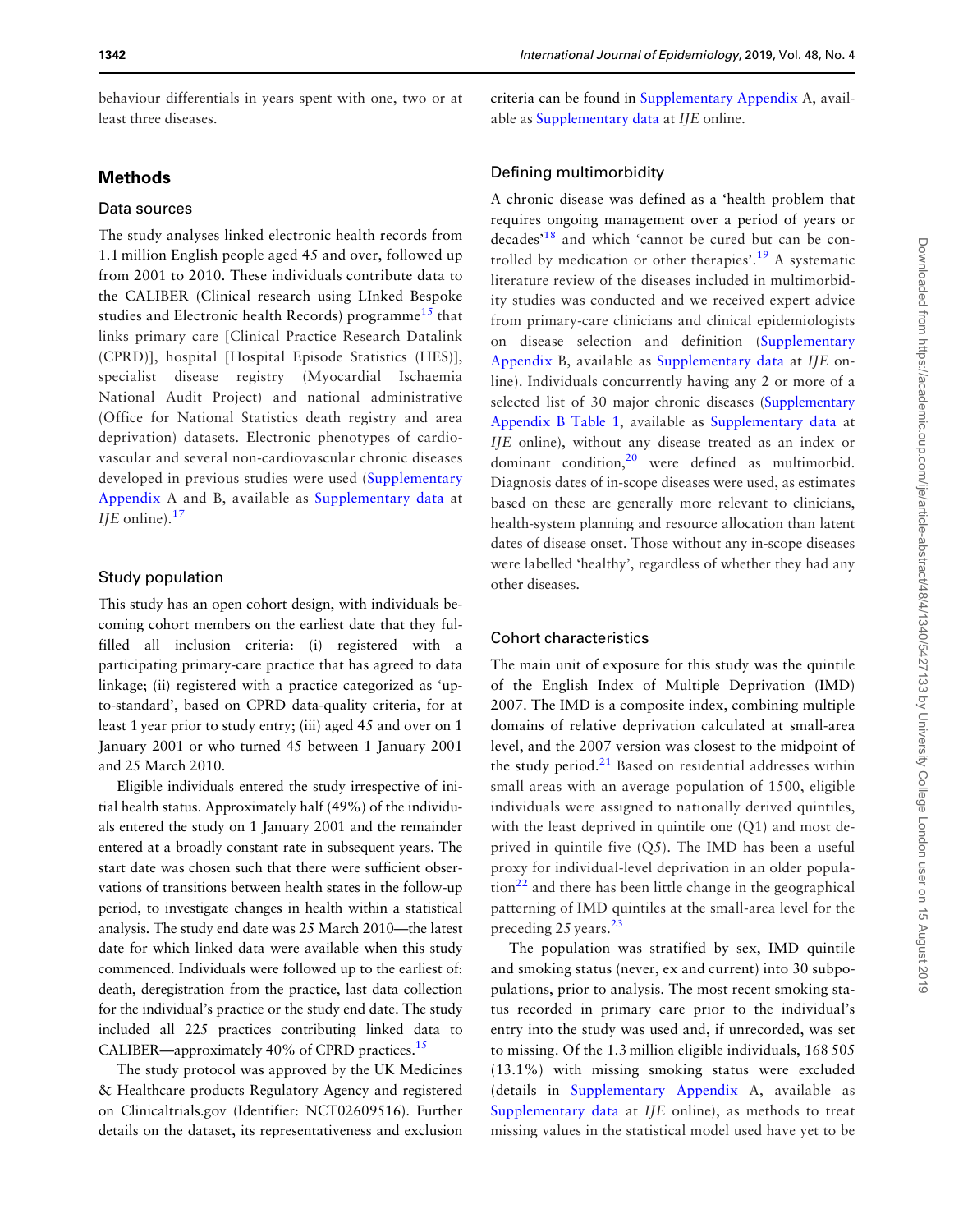<span id="page-3-0"></span>

Figure 1. Structure of the multi-state model, with five health states (boxes) and seven allowable transitions (arrows) between states.

developed. Hence, 1.1 million individuals were included in the study.

#### Statistical methods

Age-specific multimorbidity prevalence, incidence rates and mortality rates were calculated using standard formu $lae<sup>24</sup>$  by sex and IMD quintile [\(Supplementary Appendix](https://academic.oup.com/ije/article-lookup/doi/10.1093/ije/dyz052#supplementary-data) D, available as [Supplementary data](https://academic.oup.com/ije/article-lookup/doi/10.1093/ije/dyz052#supplementary-data) at IJE online). To enable the use of parametric survival models, we verified that all transition rates changed exponentially with age [\(Supplementary Appendix](https://academic.oup.com/ije/article-lookup/doi/10.1093/ije/dyz052#supplementary-data) C, available as [Supplementary](https://academic.oup.com/ije/article-lookup/doi/10.1093/ije/dyz052#supplementary-data) [data](https://academic.oup.com/ije/article-lookup/doi/10.1093/ije/dyz052#supplementary-data) at IJE online).

A prognostic multi-state survival model was used to analyse the non-recoverable disease progression of individuals between five health states—healthy, one disease, two diseases, at least three diseases and dead—over time. Separate models with the same structure were fitted to each of the 30 subpopulations. The health states and allowable transitions between states are shown in Figure 1, and further details on the model specification and the R package 'msm'<sup>25</sup> used in fitting these models are provided in [Supplementary](https://academic.oup.com/ije/article-lookup/doi/10.1093/ije/dyz052#supplementary-data) [Appendix](https://academic.oup.com/ije/article-lookup/doi/10.1093/ije/dyz052#supplementary-data) C, available as [Supplementary data](https://academic.oup.com/ije/article-lookup/doi/10.1093/ije/dyz052#supplementary-data) at IJE online.

The R 'ELECT' function $14$  used the estimated transition rates from the multi-state model to estimate total life expectancies and partitioned them into life expectancies in each living state.

Since analyses were stratified by the risk factors (sex, IMD quintile and smoking status) rather than included as covariates, their effects on disease accumulation and mortality rates were not constrained to be proportional. We could therefore characterize state-specific life expectancies by each risk factor in detail. Within each strata, there were sufficient transitions of individuals between health states during the study to populate the model ([Supplementary](https://academic.oup.com/ije/article-lookup/doi/10.1093/ije/dyz052#supplementary-data) [Table C1,](https://academic.oup.com/ije/article-lookup/doi/10.1093/ije/dyz052#supplementary-data) available as [Supplementary data](https://academic.oup.com/ije/article-lookup/doi/10.1093/ije/dyz052#supplementary-data) at IJE online).

The state-specific life expectancies were estimated for the full age range of 45 and above, but are reported for the reference age of 65, in order to reflect patterns of disease accumulation and survival at older ages. Since individuals were generally healthy between ages 45 and 65 regardless of deprivation and smoking status, the use of an older reference age unmasks differential effects of these risk factors later in life.

The total life expectancies were validated against those estimated via period life table methods applied to the English population and the study cohort ([Supplementary](https://academic.oup.com/ije/article-lookup/doi/10.1093/ije/dyz052#supplementary-data) [Table E3,](https://academic.oup.com/ije/article-lookup/doi/10.1093/ije/dyz052#supplementary-data) available as [Supplementary data](https://academic.oup.com/ije/article-lookup/doi/10.1093/ije/dyz052#supplementary-data) at IJE online).

# **Results**

Of the 1.1 million individuals in the study, 12.7% died during follow-up. At baseline, 47.5% were healthy, 28.3% had one disease and 24.1% were multimorbid. Individuals in the least deprived quintile (Q1) had a healthier baseline profile than those in the most deprived (Q5), with 10.9% more individuals who were healthy and 11.3% fewer individuals who were multimorbid [\(Table 1](#page-4-0)).

# Multimorbidity prevalence, incidence rates and mortality rates

There was a clear social gradient and gap in multimorbidity prevalence between the least and most deprived quintiles between ages 45 and 80 [\(Figure 2\)](#page-5-0). At ages 65–69, the gap in multimorbidity prevalence was 14.4% in men (Q1: 34.5%, Q5: 48.9%) and 16.7% in women (Q1: 34.1%, Q5: 50.8%) ([Figure 2](#page-5-0) and [Supplementary Table D1a,](https://academic.oup.com/ije/article-lookup/doi/10.1093/ije/dyz052#supplementary-data) available as [Supplementary data](https://academic.oup.com/ije/article-lookup/doi/10.1093/ije/dyz052#supplementary-data) at IJE online). The prevalences for Q1 men at ages 65–69 were comparable to those for Q5 men approximately 10 years younger, and those for Q1 women at ages 65–69 were comparable to Q5 women approximately 15 years younger.

Age-specific multimorbidity incidence rates were higher for Q5 compared with Q1 for all ages and both sexes [\(Figure 3](#page-5-0) and [Supplementary Table D1b](https://academic.oup.com/ije/article-lookup/doi/10.1093/ije/dyz052#supplementary-data), available as [Supplementary data](https://academic.oup.com/ije/article-lookup/doi/10.1093/ije/dyz052#supplementary-data) at IJE online). Mortality rates were on average six times as high for those with multimorbidity as those without multimorbidity, across ages and across deprivation quintiles ([Figure 4](#page-5-0) and [Supplementary Tables D1c](https://academic.oup.com/ije/article-lookup/doi/10.1093/ije/dyz052#supplementary-data) [and d](https://academic.oup.com/ije/article-lookup/doi/10.1093/ije/dyz052#supplementary-data), available as [Supplementary data](https://academic.oup.com/ije/article-lookup/doi/10.1093/ije/dyz052#supplementary-data) at IJE online). All incidence and mortality rates, by sex and deprivation, displayed a broadly exponential and increasing age trend [\(Figures 3](#page-5-0) and [4\)](#page-5-0).

Higher incidence rates, coupled with higher mortality rates with and without multimorbidity, imply that individuals in Q5 spent less time without multimorbidity than individuals in Q1. A multi-state model was required to quantify average time spent with multimorbidity, taking into account rates of entry to and exits from each health state.

#### Life expectancies

Total life expectancies at age 65 by IMD quintile ranged from 18.1 years [95% confidence interval (CI): 17.5–18.4] for the least deprived  $(Q1)$  to 14.5 years  $(13.9-14.7)$  for the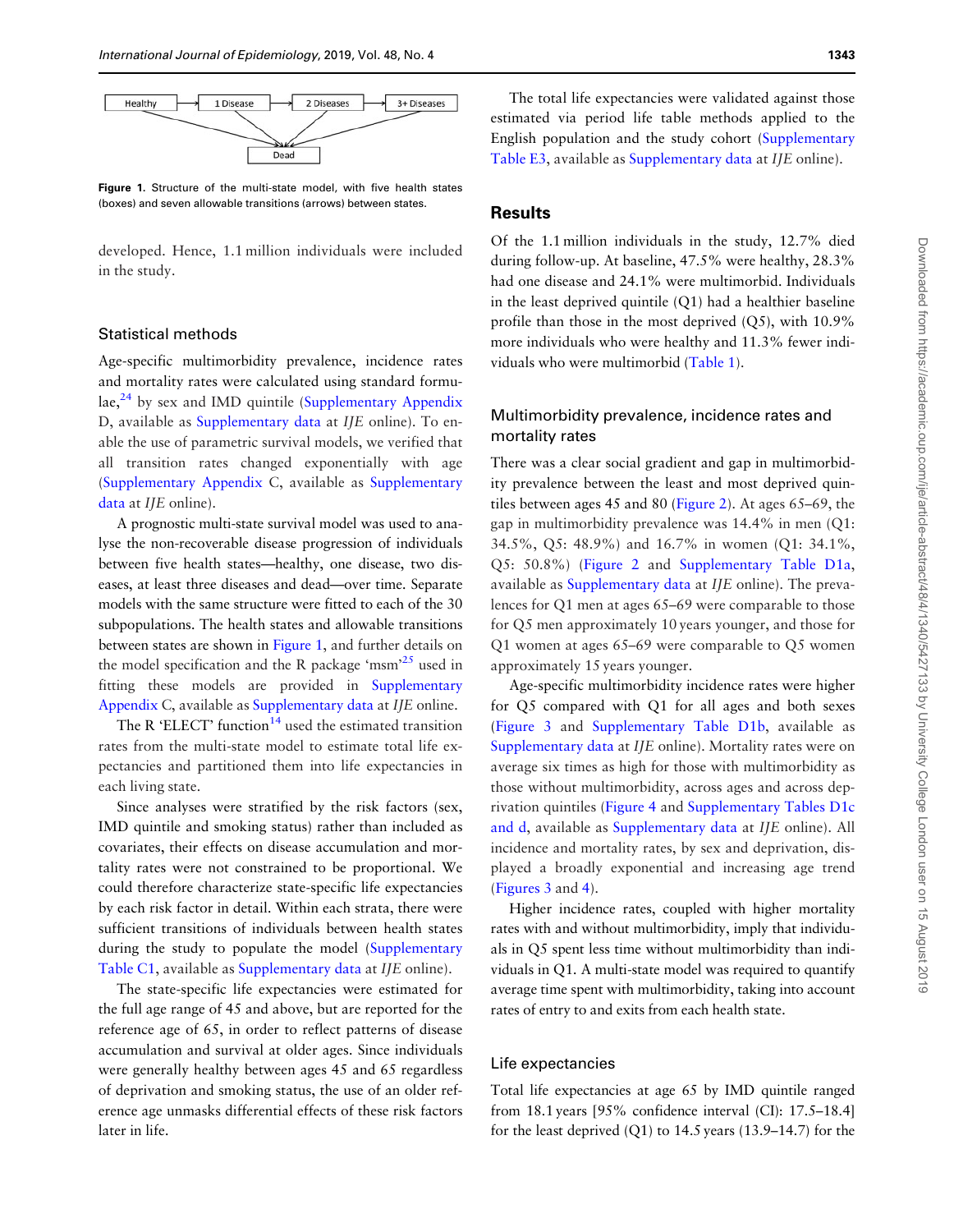|                            | All quintiles | Q1 (least deprived) | Q2          | Q <sub>3</sub> | Q4          | Q5 (most deprived) |
|----------------------------|---------------|---------------------|-------------|----------------|-------------|--------------------|
| Cohort population $(n)$    | 1 1 1 4 5 6 3 | 289 328             | 277 591     | 222 901        | 196953      | 127790             |
| Deaths $(n)$               | 141 951       | 28758               | 32 839      | 29 8 15        | 28 8 5 7    | 21 682             |
| Person-years (millions)    | 6.34          | 1.70                | 1.60        | 1.27           | 1.08        | 0.68               |
| Females $(\% )$            | 53.4          | 52.9                | 53.4        | 53.6           | 54.0        | 53.1               |
| Age at baseline, years     |               |                     |             |                |             |                    |
| Mean $(SD)$                | 58.8 (13.0)   | 58.0 (12.6)         | 59.0 (12.9) | 59.4 (13.1)    | 59.2 (13.2) | 58.8 (13.1)        |
| $45 - 54$ (%)              | 48.8          | 51.7                | 48.0        | 46.8           | 47.8        | 49.4               |
| $55-64(%)$                 | 21.4          | 21.2                | 22.2        | 22.0           | 20.9        | 19.9               |
| $65-74$ (%)                | 15.8          | 14.9                | 16.0        | 16.4           | 16.3        | 15.9               |
| $75 - 84$ (%)              | 10.3          | 9.0                 | 10.2        | 10.7           | 11.2        | 11.3               |
| $85+$ (%)                  | 3.7           | 3.3                 | 3.7         | 4.0            | 3.9         | 3.4                |
| Health status at baseline  |               |                     |             |                |             |                    |
| Healthy $(\% )$            | 47.5          | 51.8                | 49.0        | 46.7           | 44.4        | 40.9               |
| 1 disease $(\% )$          | 28.3          | 28.3                | 28.2        | 28.5           | 28.5        | 27.8               |
| 2 diseases $(\% )$         | 13.6          | 12.0                | 13.0        | 14.0           | 14.9        | 16.2               |
| $3+$ diseases $(\% )$      | 10.5          | 7.9                 | 9.7         | 10.9           | 12.2        | 15.0               |
| Smoking status at baseline |               |                     |             |                |             |                    |
| Never smoker $(\% )$       | 62.0          | 69.2                | 64.8        | 61.3           | 56.1        | 50.3               |
| Ex smoker $(\% )$          | 21.8          | 20.1                | 21.7        | 22.4           | 22.7        | 22.9               |
| Current smoker (%)         | 16.2          | 10.6                | 13.5        | 16.3           | 21.2        | 26.8               |

<span id="page-4-0"></span>Table 1. Socio-demographic and health profile of individuals aged 45 and over, by IMD 2007 quintile. England, CALIBER 2001– 10

most deprived (Q5) in men [\(Table 2](#page-6-0)) and 20.3 years (19.9– 20.5) (Q1) to 17.4 years (17.0–17.6) (Q5) in women [\(Table 3\)](#page-7-0).

For each deprivation quintile, life expectancy was separated into years spent healthy and with successively higher counts of concurrent diseases [\(Tables 2](#page-6-0) and [3\)](#page-7-0). For men, there was a 2.3-year gap in life expectancy without multimorbidity between Q1 and Q5 [Q1: 7.7 years (95% CI: 6.3–8.5) vs Q5: 5.4 years (4.3–6.0)], followed by a further 1.3-year gap in life expectancy with multimorbidity [Q1: 10.4 years (9.9–11.2) vs Q5: 9.1 years (8.7–9.7)]. Across quintiles, there were gradients in life expectancy in each state [\(Figure 5A](#page-8-0) and [Supplementary Table E1](https://academic.oup.com/ije/article-lookup/doi/10.1093/ije/dyz052#supplementary-data), available as [Supplementary data](https://academic.oup.com/ije/article-lookup/doi/10.1093/ije/dyz052#supplementary-data) at IJE online). For women, there was a 2.7-year gap in life expectancy without multimorbidity [Q1: 8.6 years (7.3–9.4) vs Q5: 5.9 years (4.8–6.4)], but no additional gap in life expectancy with multimorbidity [Q1: 11.6 years (11.0–12.5) vs Q5: 11.5 years (11.1–12.2)]. Across quintiles, there were gradients in life expectancy only prior to multimorbidity onset, as women survived for approximately 11.6 years regardless of quintile after becoming multimorbid ([Figure 6A](#page-9-0) and [Supplementary Table](https://academic.oup.com/ije/article-lookup/doi/10.1093/ije/dyz052#supplementary-data) [E2,](https://academic.oup.com/ije/article-lookup/doi/10.1093/ije/dyz052#supplementary-data) available as [Supplementary data](https://academic.oup.com/ije/article-lookup/doi/10.1093/ije/dyz052#supplementary-data) at IJE online).

To investigate whether these patterns were attributable to socio-economic differences in smoking status, [Figures 5](#page-8-0) and [6B–D](#page-9-0) each displays state-specific life expectancies stratified by smoking status. For each sex, life expectancy

without multimorbidity was highest for never smokers and similar for ex and current smokers. In contrast, life expectancy with multimorbidity was similar for never and ex smokers and lowest for current smokers. This pattern was more marked for men than for women.

More generally, total life expectancies at age 65 were highest for never smokers and lowest for current smokers across ages [\(Tables 2](#page-6-0) and [3](#page-7-0)). When split by smoking status, the gap in life expectancies between Q1 and Q5 persisted but narrowed slightly, from 3.6 (overall) to 2.9–3.3 years for men and from 2.9 (overall) to 2.0–2.6 years for women.

We then focused on the middle quintile (Q3) to examine life expectancies with and without multimorbidity by smoking status for ages 65–90. We have used Q3 as an exemplar because of the five population strata (by deprivation quintile) and its life-expectancy and multimorbidity accumulation patterns were closest to those for the overall England population. Furthermore, smoking-status differentials were broadly similar across all deprivation quintiles, for both sexes [\(Figures 7](#page-9-0) and [8](#page-10-0)), and were thus generalizable across quintiles. For Q3 individuals aged 65, never smokers had the highest total life expectancy [men: 17.8 years (95% CI: 16.8–18.3), women: 20.0 years (19.5–20.3)], whereas life expectancy was lowest for current smokers [men: 13.4 years (12.4–14.0), women: 15.0 years (14.1–15.6)] ([Tables 2A](#page-6-0) [and 2B\)](#page-6-0). Smoking-status differentials were decomposed into two effects: never smokers spent more remaining years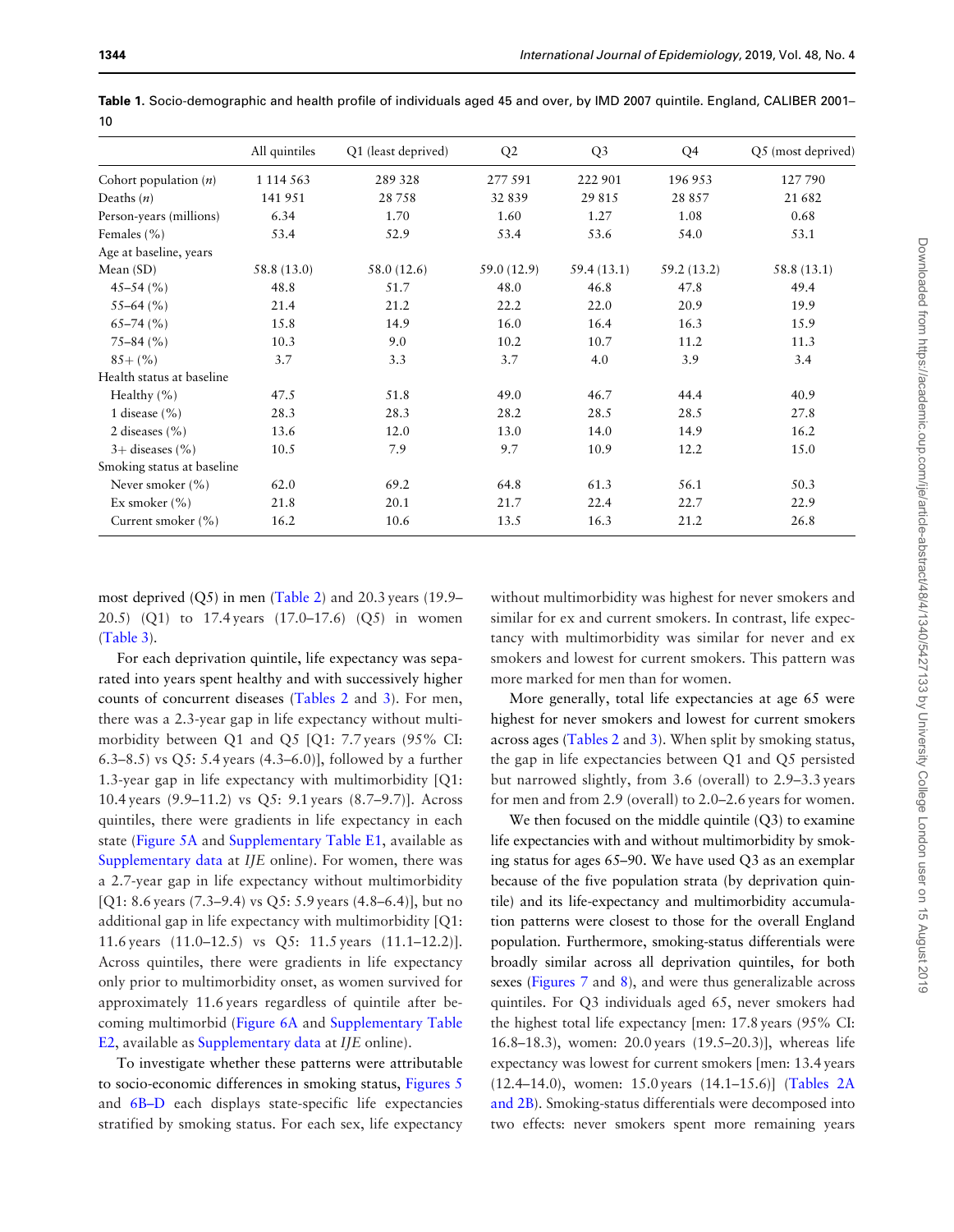<span id="page-5-0"></span>

Figure 2. Prevalence of multimorbidity for adults aged 45 and over, by deprivation quintile, 2001-10, England, in men (left) and women (right).



Figure 3. Incidence rates of multimorbidity for adults aged 45 and over, by deprivation quintile, 2001–10, England, in men (left) and women (right).



Figure 4. Mortality rates for multimorbid adults aged 45 and over, by deprivation quintile, 2001–10, England, in men (left) and women (right).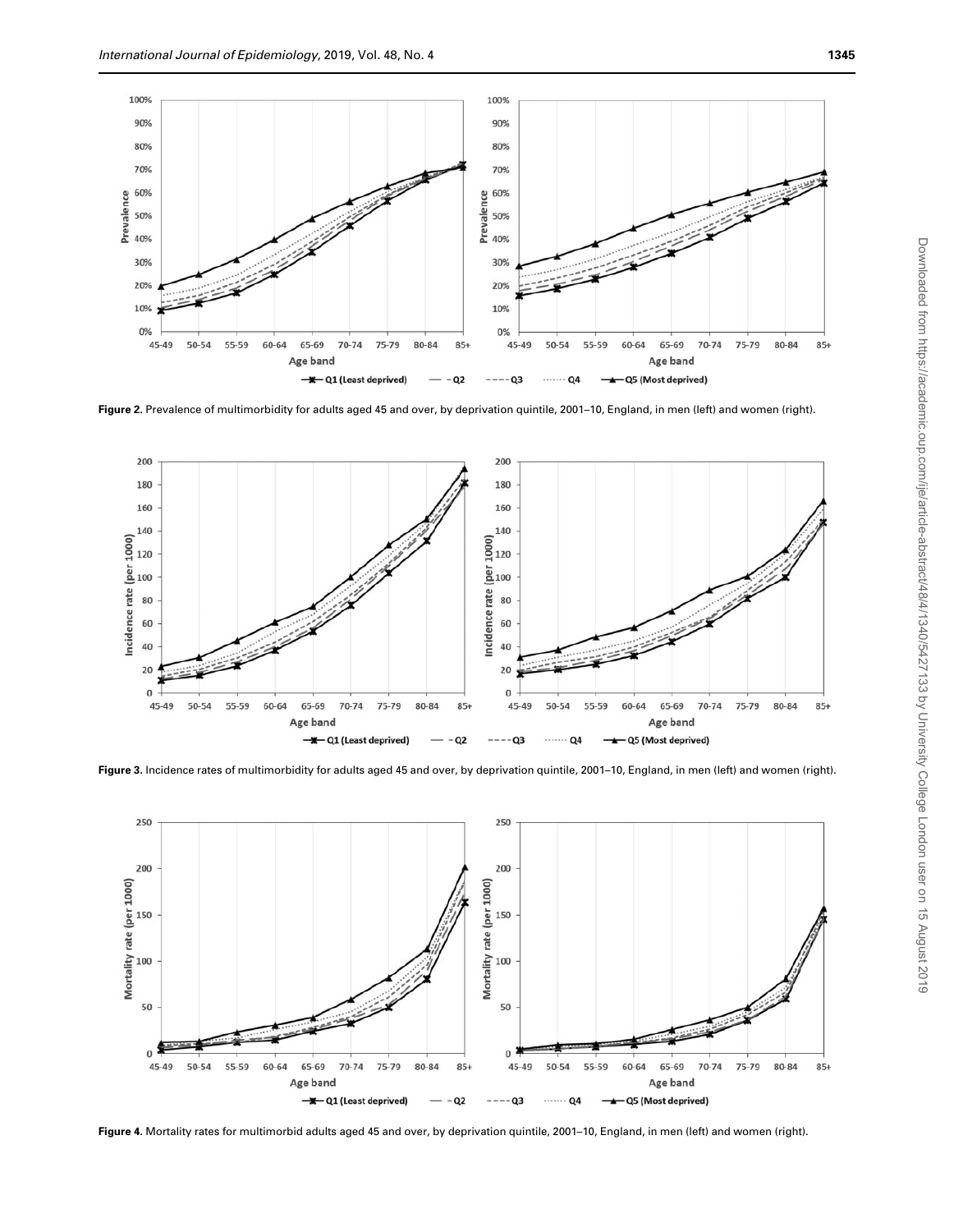|                 |                     | Years spent without<br>multimorbidity<br>$(95\% \text{ CI})$ | Years spent with<br>multimorbidity<br>$(95\% \text{ CI})$ | Total<br>$(95\% \text{ CI})$ | Time spent with<br>multimorbidity<br>(%) |
|-----------------|---------------------|--------------------------------------------------------------|-----------------------------------------------------------|------------------------------|------------------------------------------|
| Overall         | Q1 (least deprived) | 7.7(6.3, 8.5)                                                | 10.4(9.9, 11.2)                                           | 18.1 (17.5, 18.4)            | 57                                       |
|                 | Q2                  | 7.3(6.0, 7.9)                                                | 10.0(9.7, 10.8)                                           | 17.4(16.8, 17.7)             | 58                                       |
|                 | Q <sub>3</sub>      | 6.9(5.4, 7.6)                                                | 9.8(9.4, 10.7)                                            | 16.7(16.2, 17.0)             | 59                                       |
|                 | Q4                  | 6.2(5.2, 6.8)                                                | 9.5(9.1, 10.1)                                            | 15.7(15.2, 16.0)             | 61                                       |
|                 | Q5 (most deprived)  | 5.4(4.3, 6.0)                                                | 9.1(8.7, 9.7)                                             | 14.5 (13.9, 14.7)            | 63                                       |
| Never smokers   | Q1 (least deprived) | 8.6(6.2, 9.5)                                                | 10.3(9.7, 11.8)                                           | 18.9(18.0, 19.3)             | 54                                       |
|                 | Q2                  | 8.1(5.9, 9.0)                                                | 10.1 (9.6, 11.5)                                          | 18.3 (17.5, 18.7)            | 55                                       |
|                 | Q <sub>3</sub>      | 7.8(5.3, 8.7)                                                | 10.0(9.4, 11.5)                                           | 17.8(16.8, 18.3)             | 56                                       |
|                 | Q4                  | 7.2(5.2, 8.2)                                                | 9.8(9.3, 11.1)                                            | 17.1(16.3, 17.5)             | 58                                       |
|                 | Q5 (most deprived)  | 6.6(3.4, 7.5)                                                | 9.4(8.8, 11.2)                                            | 16.0(14.8, 16.5)             | 59                                       |
| Ex smokers      | Q1 (least deprived) | 6.8(4.0, 7.8)                                                | 11(10.2, 12.7)                                            | 17.8(16.7, 18.2)             | 62                                       |
|                 | Q2                  | 6.5(3.8, 7.5)                                                | 10.6(10, 12.3)                                            | 17.1(16.0, 17.6)             | 62                                       |
|                 | Q <sub>3</sub>      | 6.2(3.3, 7.1)                                                | 10.5(9.8, 12.1)                                           | 16.6(15.4, 17.1)             | 63                                       |
|                 | Q4                  | 5.6(3.0, 6.5)                                                | 10.0(9.5, 11.6)                                           | 15.7(14.6, 16.1)             | 64                                       |
|                 | Q5 (most deprived)  | 4.9(2.2, 5.8)                                                | 9.6(9.1, 11.2)                                            | 14.6(13.6, 15.1)             | 66                                       |
| Current smokers | Q1 (least deprived) | 6.3(3.2, 7.2)                                                | 8.6(8, 10.3)                                              | 14.9(13.1, 15.5)             | 58                                       |
|                 | Q2                  | 5.9(3.3, 6.8)                                                | 8.3(7.8, 9.7)                                             | 14.3 (13.1, 14.8)            | 58                                       |
|                 | Q <sub>3</sub>      | 5.5(3.4, 6.3)                                                | 7.9(7.4, 9.1)                                             | 13.4 (12.4, 14.0)            | 59                                       |
|                 | Q4                  | 4.9(3.3, 5.6)                                                | 7.6(7.1, 8.5)                                             | 12.6 (11.7, 12.9)            | 61                                       |
|                 | Q5 (most deprived)  | 4.2(2.8, 4.8)                                                | 7.4(7.0, 8.2)                                             | 11.6(10.9, 12.0)             | 64                                       |

<span id="page-6-0"></span>Table 2. Life expectancies for men with and without multimorbidity at age 65, by IMD 2007 quintile, smoking status and health state

This table is based on figures in [Supplementary Appendix](https://academic.oup.com/ije/article-lookup/doi/10.1093/ije/dyz052#supplementary-data) E, available as [Supplementary data](https://academic.oup.com/ije/article-lookup/doi/10.1093/ije/dyz052#supplementary-data) at IJE online.

without multimorbidity than ex and current smokers [\(Figures 7B](#page-9-0) and [8B\)](#page-10-0); and never and ex smokers spent equal numbers of years with multimorbidity and more years than current smokers [\(Figures 7C](#page-9-0) and [8C](#page-10-0)). This 5-year difference between never and current smokers' total life expectancies was much larger than the overall Q3 sex differential of 2.5 years ([Supplementary Tables E1 and E2,](https://academic.oup.com/ije/article-lookup/doi/10.1093/ije/dyz052#supplementary-data) available as [Supplementary data](https://academic.oup.com/ije/article-lookup/doi/10.1093/ije/dyz052#supplementary-data) at IJE online).

# **Discussion**

This large, population-based study of inequalities in multimorbidity demonstrates that socially disadvantaged men become multimorbid 2 years earlier and, after becoming multimorbid, survive for 1 year less than advantaged men. Whilst disadvantaged women become multimorbid 3 years earlier than advantaged women, this does not lead to survival differences with multimorbidity. Thus, the lower life expectancy of disadvantaged men is due to both earlier multimorbidity onset and earlier death. Conversely, for disadvantaged women, it is mainly due to earlier multimorbidity onset. The social gradient in both age of onset and survival with multimorbidity were attenuated but not fully attributable to socio-economic differences in smoking

prevalence: within each deprivation quintile, the onset of multimorbidity was delayed for never smokers and subsequent survival was extended for never and ex smokers. Giving up smoking appears to have little impact on multimorbidity onset but delays subsequent death, suggesting that interventions to change some health behaviours may be more effective earlier in life.

Sex differences in survival after multimorbidity onset may be due to differences in disease combinations and their associated fatality rates. The state definitions of this multimorbidity model can be modified to investigate inequalities in the onset and progression of specific diseases.

This novel longitudinal, multi-stage and multipleoutcome approach allows us to concurrently study rates of disease accumulation and death, to derive life expectancies with and without multimorbidity. Additionally, we can estimate socio-economic, demographic and health-behaviour impacts on these quantities.

The large-scale CALIBER dataset is nationally representative.<sup>16,17</sup> Linking longitudinal primary care and hospital records, including dates of disease diagnoses and death, enables investigation of a broad range of chronic diseases and disease trajectories of individuals over a long time period. The incidence and mortality rates of multimorbidity reported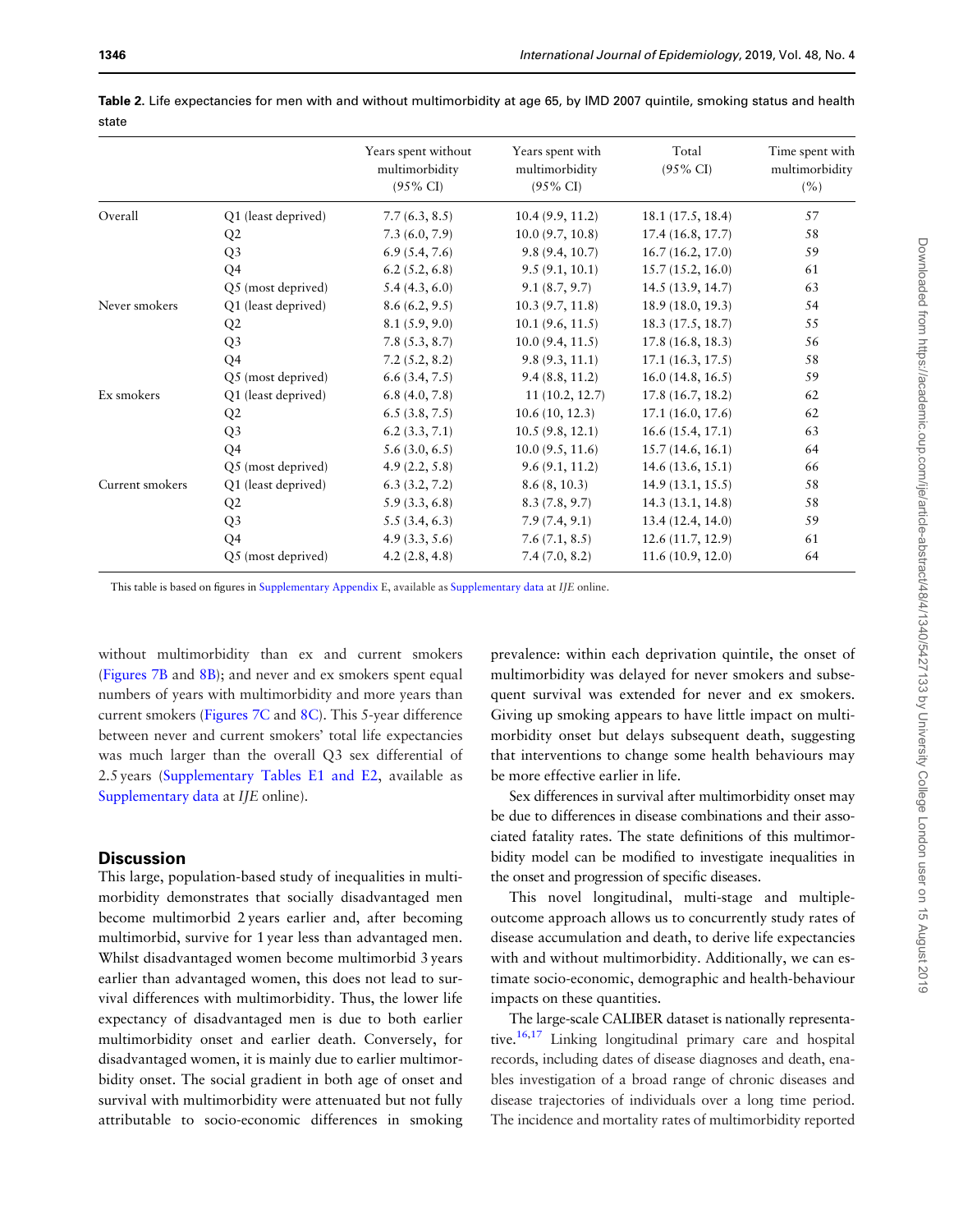|                 |                     | Years spent without<br>multimorbidity<br>$(95\% \text{ CI})$ | Years spent with<br>multimorbidity<br>$(95\% \text{ CI})$ | Total<br>$(95\% \text{ CI})$ | Time spent with<br>multimorbidity<br>(% ) |
|-----------------|---------------------|--------------------------------------------------------------|-----------------------------------------------------------|------------------------------|-------------------------------------------|
| Overall         | Q1 (least deprived) | 8.6(7.3, 9.4)                                                | 11.6(11.0, 12.5)                                          | 20.3 (19.9, 20.5)            | 57                                        |
|                 | Q <sub>2</sub>      | 8.1(7.0, 8.8)                                                | 11.8(11.3, 12.5)                                          | 19.9(19.5, 20.1)             | 59                                        |
|                 | Q <sub>3</sub>      | 7.6(6.5, 8.3)                                                | 11.6(11.1, 12.4)                                          | 19.2(18.8, 19.5)             | 60                                        |
|                 | Q4                  | 6.8(5.9, 7.5)                                                | 11.7(11.2, 12.3)                                          | 18.5(18.2, 18.8)             | 63                                        |
|                 | Q5 (most deprived)  | 5.9(4.8, 6.4)                                                | 11.5(11.1, 12.2)                                          | 17.4(17.0, 17.6)             | 66                                        |
| Never smokers   | Q1 (least deprived) | 9.2(7.4, 10.1)                                               | 11.6(11.0, 12.9)                                          | 20.9 (20.4, 21.2)            | 56                                        |
|                 | Q2                  | 8.7(7.4, 9.6)                                                | 11.8(11.3, 12.7)                                          | 20.6(20.0, 20.9)             | 58                                        |
|                 | Q <sub>3</sub>      | 8.3(6.7, 9.2)                                                | 11.7(11.1, 12.9)                                          | 20.0(19.5, 20.3)             | 59                                        |
|                 | Q <sub>4</sub>      | 7.7(6.0, 8.6)                                                | 12.0(11.3, 13.2)                                          | 19.7 (19.2, 20.0)            | 61                                        |
|                 | Q5 (most deprived)  | 7.0(4.9, 7.9)                                                | 12.0(11.3, 13.3)                                          | 18.9 (18.2, 19.3)            | 63                                        |
| Ex smokers      | Q1 (least deprived) | 7.2(3.4, 7.2)                                                | 12.0(8.9, 11.6)                                           | 19.3 (18.2, 19.7)            | 63                                        |
|                 | Q2                  | 6.8(3.6, 6.8)                                                | 12.4(9.2, 11.3)                                           | 19.2 (18.2, 19.7)            | 65                                        |
|                 | Q <sub>3</sub>      | 6.3(3.4, 6.5)                                                | 12.3(8.7, 10.8)                                           | 18.6(17.6, 19.1)             | 66                                        |
|                 | Q4                  | 5.6(3.4, 5.8)                                                | 12.3(8.5, 10.0)                                           | 18.0(17.2, 18.5)             | 69                                        |
|                 | Q5 (most deprived)  | 4.8(2.8, 4.7)                                                | 12.0(8.8, 10.3)                                           | 16.7(15.8, 17.1)             | 71                                        |
| Current smokers | Q1 (least deprived) | 6.2(4.0, 8.4)                                                | 9.8(11.2, 14.3)                                           | 15.9(14.8, 16.5)             | 61                                        |
|                 | Q <sub>2</sub>      | 5.9(4.1, 7.9)                                                | 9.8(11.6, 14.2)                                           | 15.7(14.8, 16.2)             | 62                                        |
|                 | Q <sub>3</sub>      | 5.6(3.5, 7.5)                                                | 9.4(11.5, 14.2)                                           | 15.0(14.1, 15.6)             | 63                                        |
|                 | Q4                  | 5.1(3.4, 6.7)                                                | 9.1(11.6, 13.9)                                           | 14.1 (13.4, 14.5)            | 64                                        |
|                 | Q5 (most deprived)  | 4.0(2.4, 5.6)                                                | 9.3(11.3, 13.6)                                           | 13.3 (12.8, 13.7)            | 70                                        |

<span id="page-7-0"></span>Table 3. Life expectancies for women with and without multimorbidity at age 65, by IMD 2007 quintile, smoking status and health state

This table is based on figures in [Supplementary Appendix](https://academic.oup.com/ije/article-lookup/doi/10.1093/ije/dyz052#supplementary-data) E, available as [Supplementary data](https://academic.oup.com/ije/article-lookup/doi/10.1093/ije/dyz052#supplementary-data) at IJE online.

in this study result in prevalences similar to those reported in other studies,  $3,5,6$  despite different disease definitions and selection criteria. The exponential distribution of diseases and deaths across ages fits the model specifications well [\(Supplementary Appendix](https://academic.oup.com/ije/article-lookup/doi/10.1093/ije/dyz052#supplementary-data) C, available as [Supplementary](https://academic.oup.com/ije/article-lookup/doi/10.1093/ije/dyz052#supplementary-data) [data](https://academic.oup.com/ije/article-lookup/doi/10.1093/ije/dyz052#supplementary-data) at IJE online). The six-fold difference in multimorbid and non-multimorbid mortality rates suggests that it is pertinent to analyse deaths at each stage in the disease-accumulation pathway separately ([Figure 1](#page-3-0)) to more accurately estimate the impact of multimorbidity on lifespan.

The main study limitations were, first, electronic health records are designed to serve health services and cannot be assumed to provide complete, accurate and standardized measures of individuals' health status.<sup>[17](#page-10-0)</sup> For example, diagnostic coding practices may vary between primary-care providers and over time. Although minimized through record linkage, some diagnoses might be under-recorded, particularly mental health and musculoskeletal disorders.<sup>3</sup> Second, standard and complete measures of disease severity, duration and interactions with acute diseases were not available. Third, unlike survey data, routine health-care datasets only record ecological measures of socio-economic status. We used the best available composite index of small-area deprivation as a proxy measure of compositional and contextual effects of social environments on individuals' health.<sup>18,[26](#page-11-0)</sup> Many studies have shown that contextual measures have an independent effect on health outcomes after taking into account individual risk factor profiles.<sup>27,28</sup> Ideally, both individual and area-based measures should be used together in analysis. Accordingly, we have used smoking status as a marker of individual health behaviour and small-area deprivation as a marker of the contextual effects of more upstream risks of the living environment (such as barriers to access to services, unemployment and crime, which are included in the composite index of area deprivation<sup>21</sup>). Contextual effects may operate through several pathways, including material or infrastructural resources, shared norms and social cohesion.<sup>[29](#page-11-0)</sup>

Smoking is a modifiable behaviour that could be affected by disease onset. Smoking status changes in turn affect multimorbidity onset and subsequent survival. In our study, smoking status could not be incorporated as time-varying due to inconsistencies in recording practices and uncertainties in the timings of smoking-status changes. A validation study found that, whilst current smokers are likely to be correctly identified, the recording of ex and never smokers was inconsistent with prevalences from a national survey.<sup>[30](#page-11-0)</sup>

Finally, we were unable to include other risk factors in the model because of high levels of missing data [\(Supplementary Table A1,](https://academic.oup.com/ije/article-lookup/doi/10.1093/ije/dyz052#supplementary-data) available as [Supplementary data](https://academic.oup.com/ije/article-lookup/doi/10.1093/ije/dyz052#supplementary-data)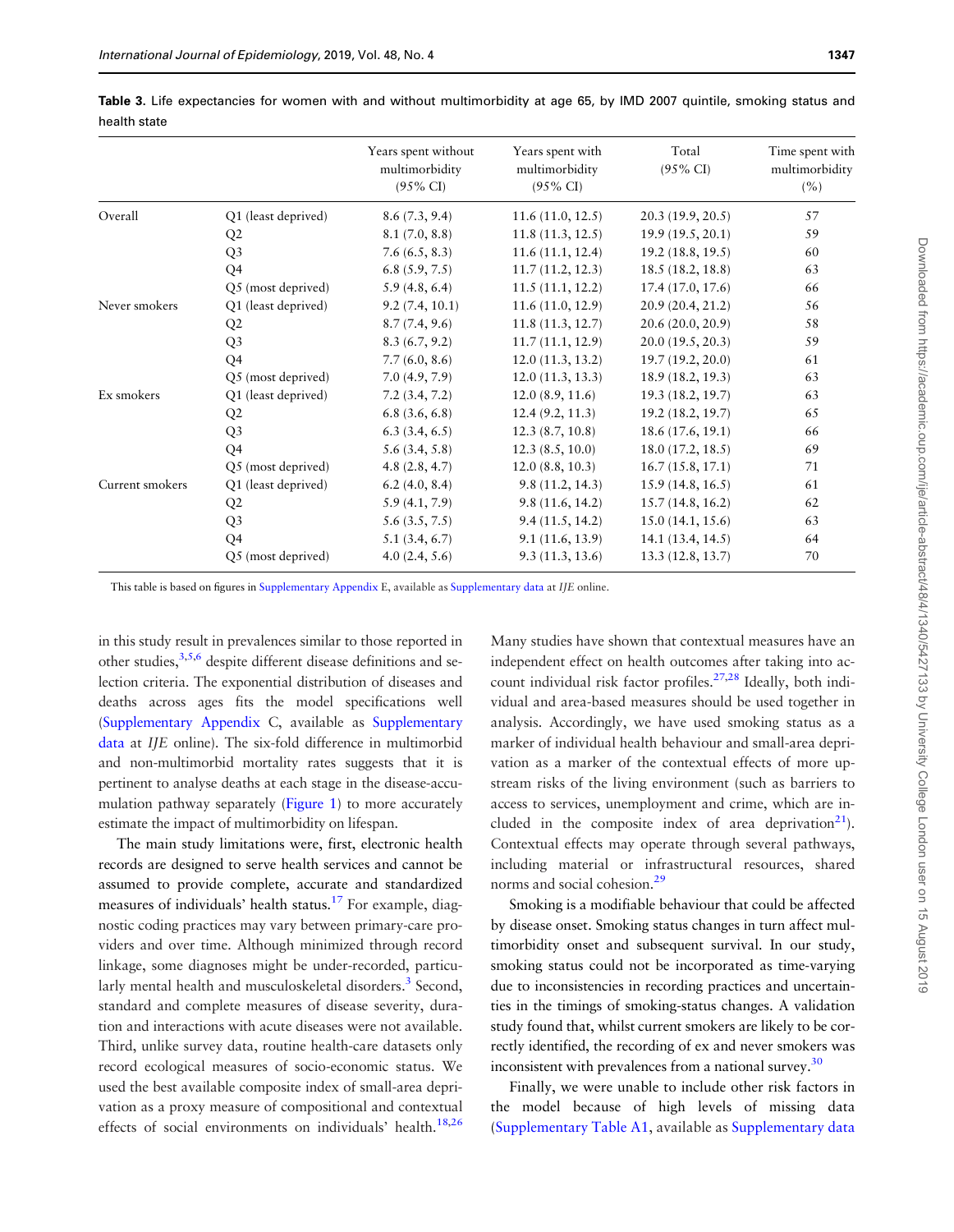<span id="page-8-0"></span>

Figure 5. Life expectancies at age 65 for men-years spent with (positive) or without (negative) multimorbidity, by IMD 2007 quintile and smoking status.

The scale on the graphs has been aligned to the point of multimorbidity onset, to clearly illustrate the social gradients of both components, e.g. overall, Q1 men spend the first 7.7 years of their life without multimorbidity (–7.7 years below the line of onset) before spending the next 10.4 years with multimorbidity  $(+10.4$  years above the line).

at IJE online) and the potential for model over-specification. However, health expectancies are presented in detail by sex, deprivation quintile, smoking status, age and health state, capturing the main drivers of socio-economic inequality in health outcomes.

The increasing burden of multimorbidity places strain on the National Health Service (NHS), which is a taxfunded, universal system. Our results provide compelling evidence for resource allocation that better reflects the needs of local populations. This should include not only higher levels of health-care resources and targeted interventions for prevention, but also the recruitment of a workforce with expertise in managing multimorbidity.

# Supplementary data

[Supplementary data](https://academic.oup.com/ije/article-lookup/doi/10.1093/ije/dyz052#supplementary-data) are available at IJE online.

#### Funding

This work was supported by Legal & General Assurance Society Ltd and partially supported by the National Institute for Health Research Collaboration for Leadership in Applied Health Research and Care North Thames at Bart's Health NHS Trust (NIHR CLAHRC North Thames). The views expressed in this article are those of the authors and not necessarily those of the NHS, the NIHR or the Department of Health and Social Care. The funders had no role in the study design, data collection, data analysis, data interpretation or writing of the report. Mei Sum Chan and Madhavi Bajekal had full access to all the data in the study and final responsibility for the decision to submit for publication.

#### Acknowledgements

We wish to thank the Multimorbidity Advisory Group members: Carol Jagger (Chair), Chris Salisbury, Fiona Matthews, Brian Ridsdale and Jose´ Iparraguirre for their invaluable advice; Tim Riffe for methodological advice on the validation of health expectancies;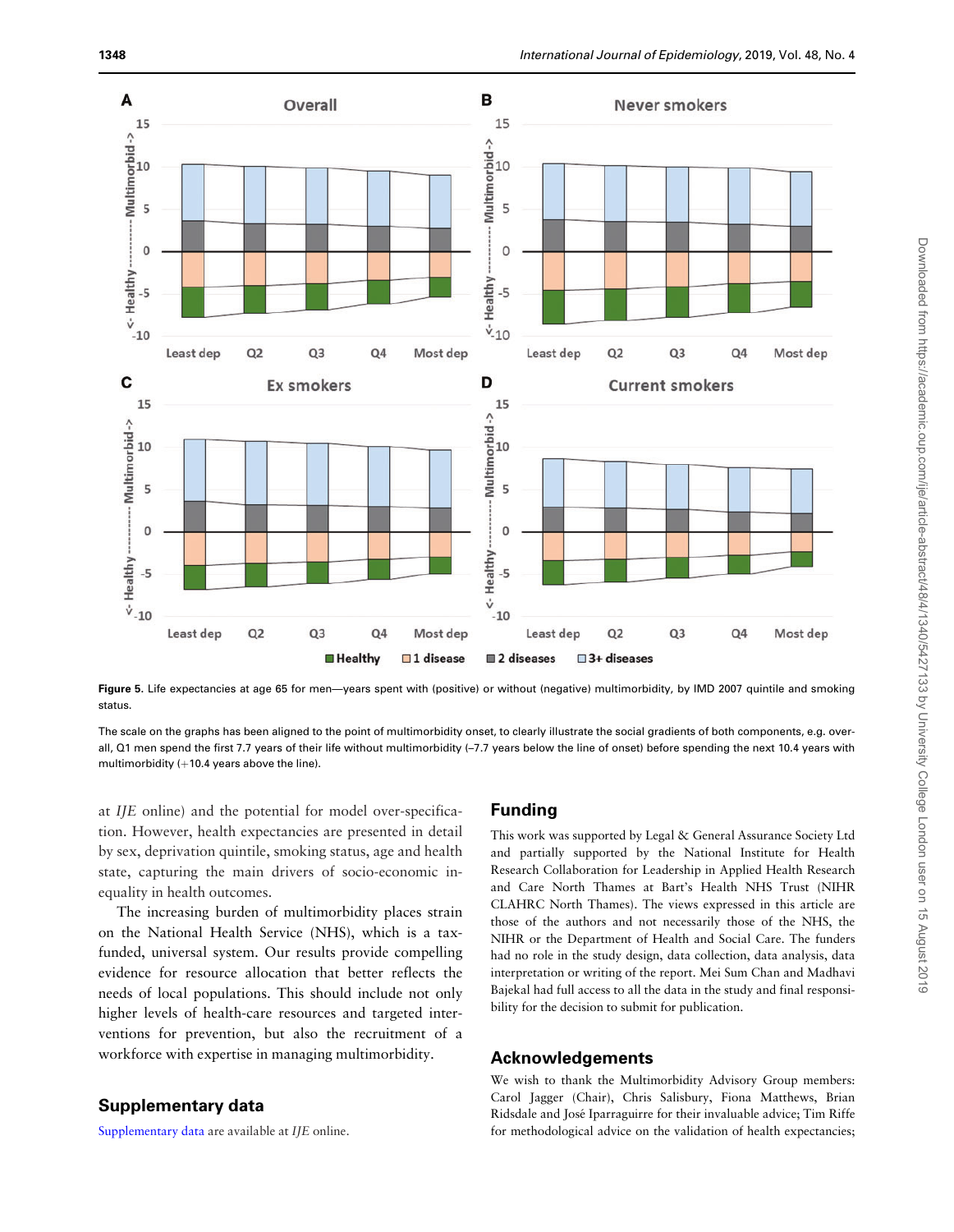<span id="page-9-0"></span>

Figure 6. Life expectancies at age 65 for women-years spent with (positive) or without (negative) multimorbidity, by IMD 2007 quintile and smoking status.

The scale on the graphs has been aligned to the point of multimorbidity onset, to clearly illustrate the social gradients of both components.



Figure 7. Total life expectancies (A), split into time spent without multimorbidity (B) and time spent with multimorbidity (C) at 5-year age intervals from 65 to 90, by smoking status, Q3 men.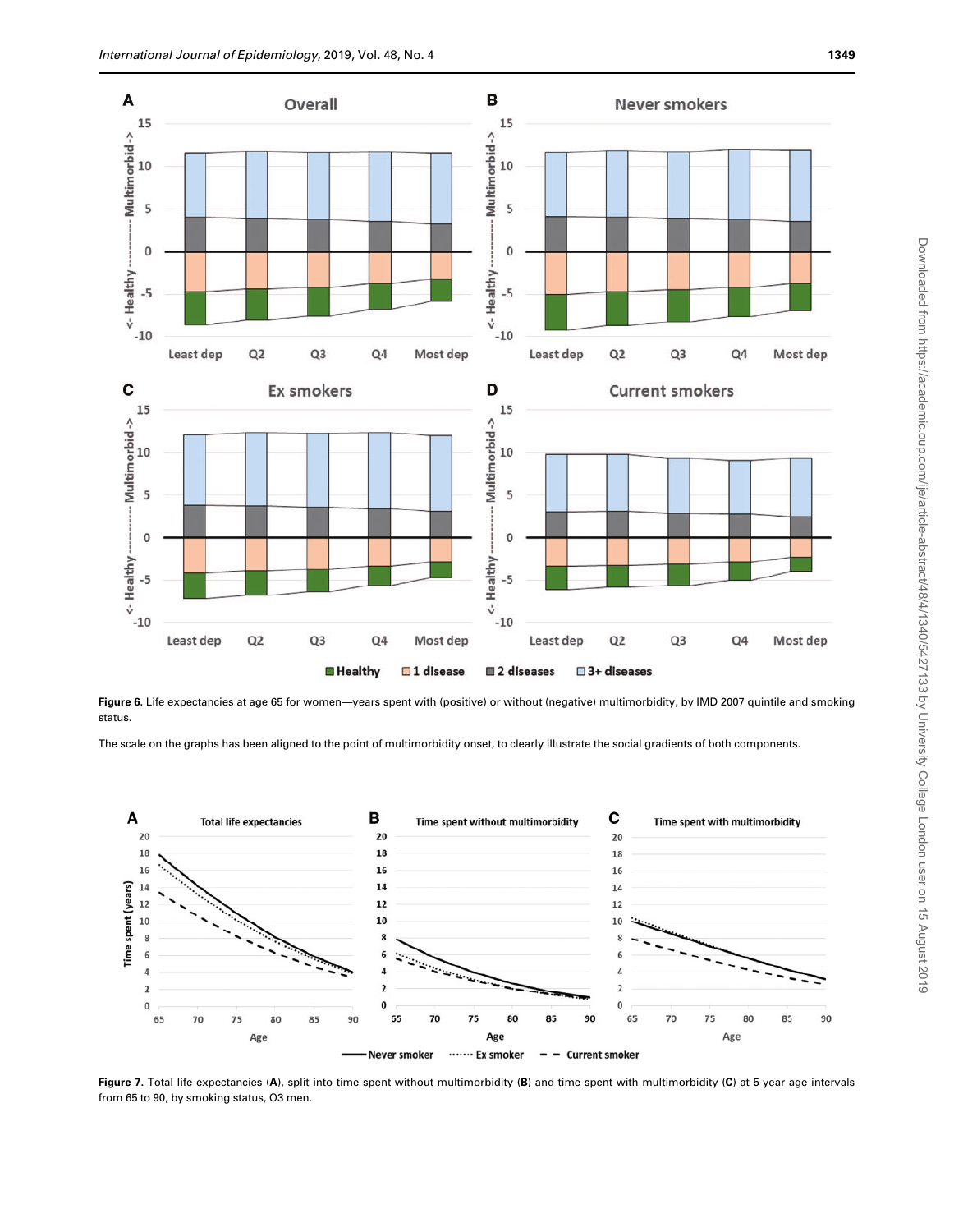<span id="page-10-0"></span>

Figure 8. Total life expectancies (A), split into time spent without multimorbidity (B) and time spent with multimorbidity (C) at 5-year age intervals from 65 to 90, by smoking status, Q3 women.

and Joanna Cowan, Bruce Guthrie, Joseph Lu, Peter Martin and Chris Salisbury for advice on study design.

Conflict of interest: Mei Sum Chan was, and Madhavi Bajekal remains, an honorary research staff member at University College London, on secondment from their employer Legal & General Assurance Society Ltd (L&G). Ardo van den Hout received a one-off payment from L&G for statistical advice to the project. L&G has no role in study design, data collection, data analysis, data interpretation or writing of the report. All other authors have no conflict of interest to disclose.

## **References**

- [1.](#page-1-0) Office for National Statistics. Number of Deaths by Age Group, Sex and Index of Multiple Deprivation (IMD) Quintile for Lower Super Output Areas (LSOA), Deaths Registered Between 1981 and 2012. 2014. [http://www.ons.gov.uk/ons/publications/](http://www.ons.gov.uk/ons/publications/all-releases.html? definition=tcm: 77&hx0026;ndash;274752017) [all-releases.html? definition](http://www.ons.gov.uk/ons/publications/all-releases.html? definition=tcm: 77&hx0026;ndash;274752017)=tcm: 77-274752017 (4 November 2017, date last accessed).
- [2.](#page-1-0) Office for National Statistics. Population Estimates for UK, England and Wales, Scotland and Northern Ireland. 2017. [https://www.ons.gov.uk/peoplepopulationandcommunity/popu](https://www.ons.gov.uk/peoplepopulationandcommunity/populationandmigration/populationestimates/datasets/populationestimatesforukenglandandwalesscotlandandnorthernireland2017) [lationandmigration/populationestimates/datasets/populationesti](https://www.ons.gov.uk/peoplepopulationandcommunity/populationandmigration/populationestimates/datasets/populationestimatesforukenglandandwalesscotlandandnorthernireland2017) [matesforukenglandandwalesscotlandandnorthernireland2017](https://www.ons.gov.uk/peoplepopulationandcommunity/populationandmigration/populationestimates/datasets/populationestimatesforukenglandandwalesscotlandandnorthernireland2017) (4 November 2017, date last accessed).
- [3.](#page-1-0) Barnett K, Mercer SW, Norbury M, Watt G, Wyke S, Guthrie B. Epidemiology of multimorbidity and implications for health care, research, and medical education: a cross-sectional study. Lancet 2012;380:37–43.
- [4.](#page-1-0) Mackenbach JP, Kulhánová I, Menvielle G et al. Trends in inequalities in premature mortality: a study of 3.2 million deaths in 13 European countries. J Epidemiol Community Health 2015;69:207-17.
- [5.](#page-1-0) Marengoni A, Angleman S, Melis R et al. Aging with multimorbidity: a systematic review of the literature. Ageing Res Rev 2011;10:430–39.
- [6.](#page-7-0) Melzer D, Tavakoly B, Winder RE et al. Much more medicine for the oldest old: trends in UK electronic clinical records. Age Ageing 2015;44:46–53.
- [7.](#page-1-0) Kingston A, Robinson L, Booth H, Knapp M, Jagger C. Projections of multi-morbidity in the older population in

England to 2035: estimates from the Population Ageing and Care Simulation (PACSim) model. Age Ageing 2018;47:374–80.

- [8.](#page-1-0) Fortin M, Stewart M, Poitras ME, Almirall J, Maddocks H. A systematic review of prevalence studies on multimorbidity: toward a more uniform methodology. Ann Fam Med 2012;10: 142–51.
- [9.](#page-1-0) Diederichs C, Berger K, Bartels DB. The measurement of multiple chronic diseases—a systematic review on existing multimorbidity indices. J Gerontol A Biol Sci Med Sci 2011;66:301-11.
- [10.](#page-1-0) Strauss VY, Jones PW, Kadam UT, Jordan KP. Distinct trajectories of multimorbidity in primary care were identified using latent class growth analysis. J Clin Epidemiol 2014;67:1163–71.
- [11.](#page-1-0) Brilleman SL, Salisbury C. Comparing measures of multimorbidity to predict outcomes in primary care: a cross sectional study. Fam Pract 2013;30:172–78.
- [12.](#page-1-0) Nunes BP, Flores TR, Mielke GI, Thume E, Facchini LA. Multimorbidity and mortality in older adults: a systematic review and meta-analysis. Arch Gerontol Geriatr 2016;67: 130–38.
- [13.](#page-1-0) van den Hout A. Multi-State Survival Models for Interval-Censored Data. Boca Raton: CRC/Chapman & Hall, 2014.
- [14.](#page-1-0) Asaria M, Walker S, Palmer S et al. Using electronic health records to predict costs and outcomes in stable coronary artery disease. Heart 2016;102:755–62.
- [15.](#page-1-0) Denaxas SC, George J, Herrett E et al. Data resource profile: cardiovascular disease research using linked bespoke studies and electronic health records (CALIBER). Int J Epidemiol 2012;41: 1625–38.
- [16.](#page-1-0) Herrett E, Gallagher AM, Bhaskaran K et al. Data resource profile: Clinical Practice Research Datalink (CPRD). Int J Epidemiol 2015;44:827–36.
- [17.](#page-2-0) Pujades-Rodriguez M, George J, Shah AD et al. Heterogeneous associations between smoking and a wide range of initial presentations of cardiovascular disease in 1937360 people in England: lifetime risks and implications for risk prediction. Int J Epidemiol 2015;44:129–41.
- [18.](#page-2-0) World Health Organization. Innovative Care for Chronic Conditions: building Blocks for Action: global Report. Geneva: World Health Organization, 2002.